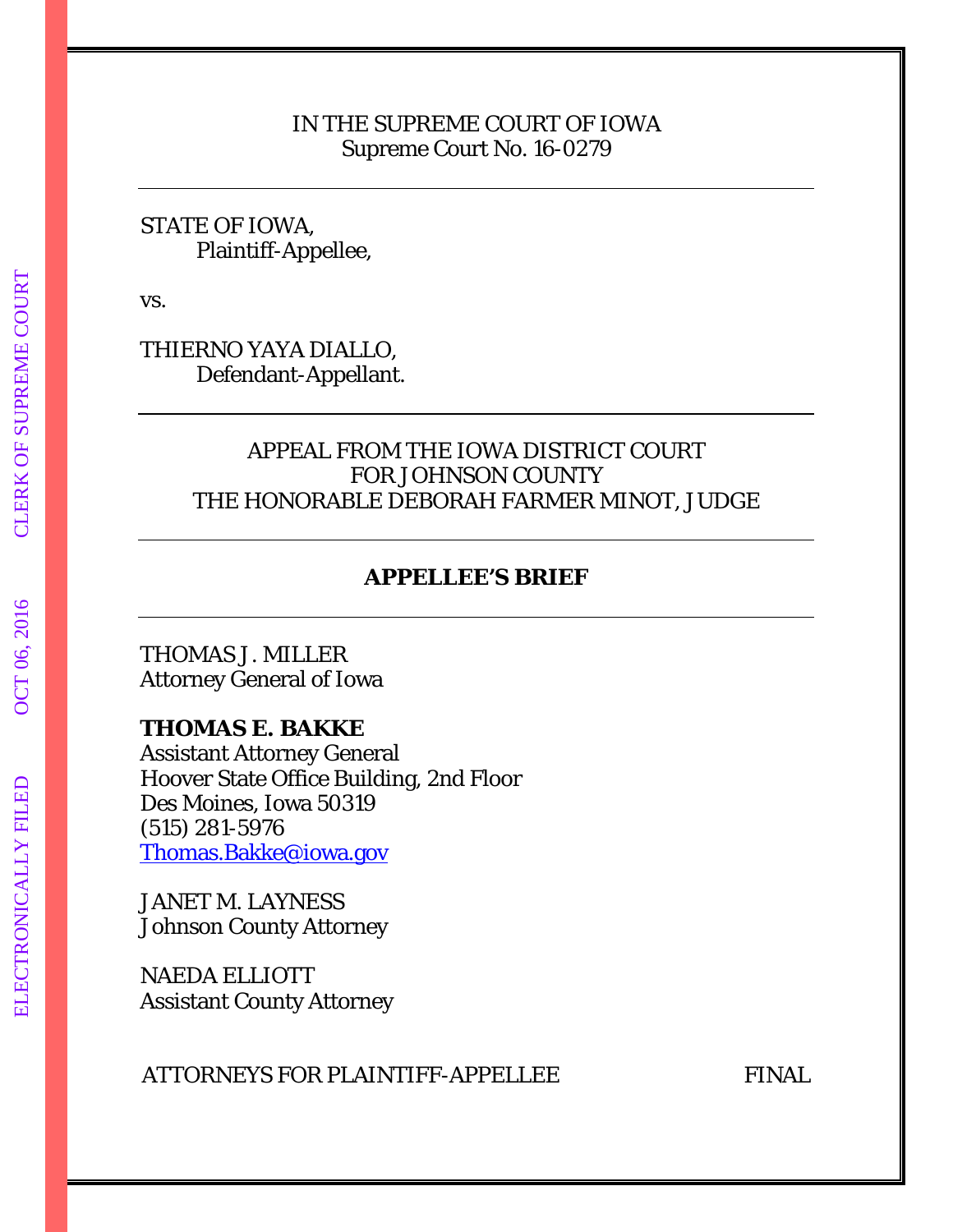# **TABLE OF CONTENTS**

|           | STATEMENT OF THE ISSUES PRESENTED FOR REVIEW 1                                                                           |  |
|-----------|--------------------------------------------------------------------------------------------------------------------------|--|
|           |                                                                                                                          |  |
|           |                                                                                                                          |  |
|           |                                                                                                                          |  |
|           | I. The Written Plea Substantially Complied with Rule                                                                     |  |
| A.        | The Record Shows Sufficient Indication that Diallo was<br>Advised of Any Possible Immigration Consequences.  8           |  |
| <b>B.</b> |                                                                                                                          |  |
|           | C. Although the Failure to Advise Diallo of Surcharges did Not<br>Fall Within Actual Compliance of Rule 2.8(2)(b)(2), it |  |
|           | II. The Record Does Not Support Diallo's Ineffective                                                                     |  |
|           |                                                                                                                          |  |
|           |                                                                                                                          |  |
|           |                                                                                                                          |  |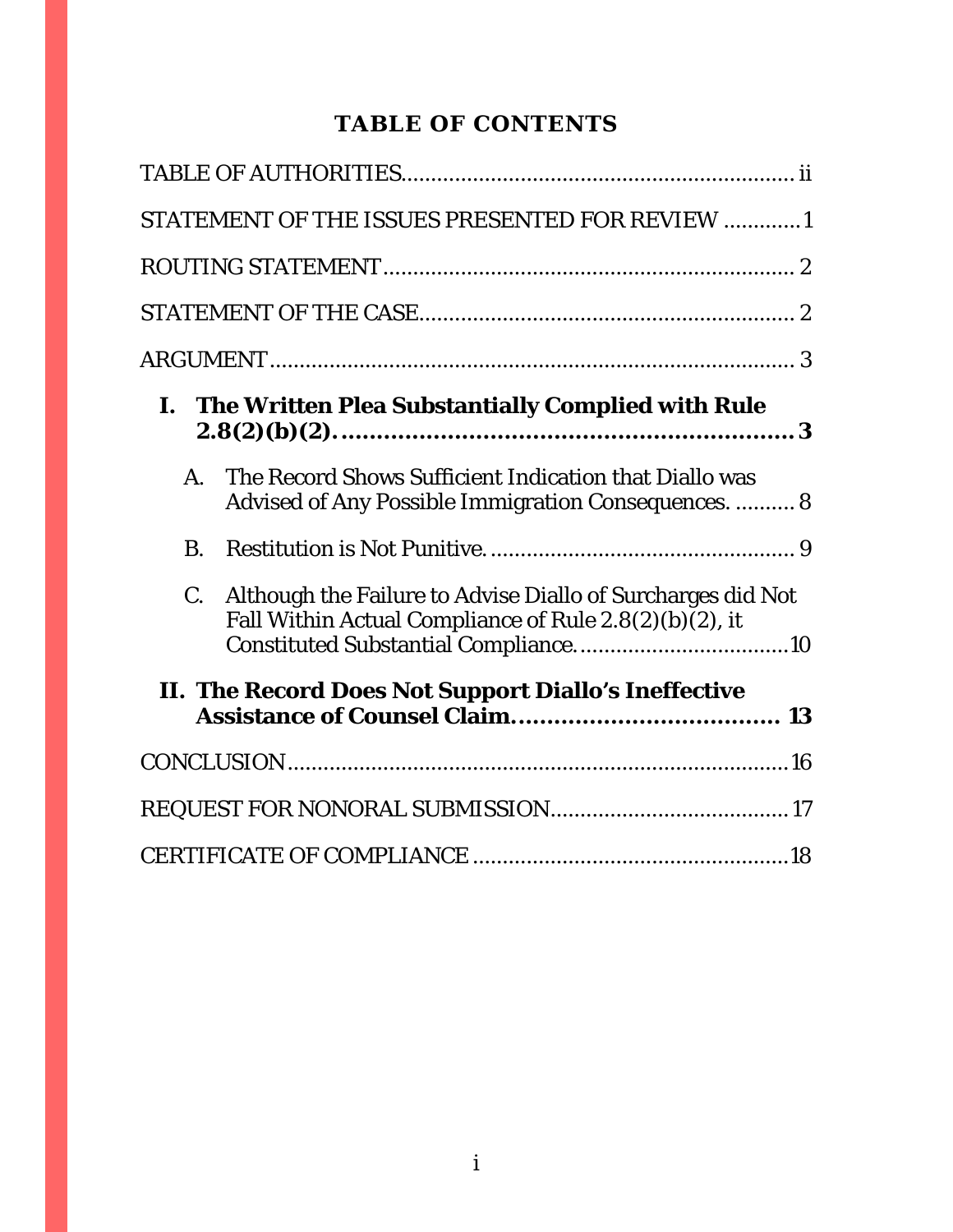# **TABLE OF AUTHORITIES**

<span id="page-2-0"></span>

| <b>Federal Case</b>                                         |
|-------------------------------------------------------------|
| Strickland v. Washington, 466 U.S. 668 (1984) 14            |
| <b>State Cases</b>                                          |
| Anfinson v. State, 758 N.W.2d 496 (Iowa 2008)14             |
|                                                             |
|                                                             |
| State v. Fisher, 877 N.W.2d 676 (Iowa 2016)2, 5, 6, 9, 11   |
|                                                             |
|                                                             |
|                                                             |
|                                                             |
|                                                             |
|                                                             |
|                                                             |
|                                                             |
|                                                             |
| State v. Yarborough, 536 N.W.2d 493 (Iowa Ct. App. 1995)  7 |
| Whitsel v. State, 439 N.W.2d 871 (Iowa Ct. App. 1989)14     |
| <b>State Code</b>                                           |
|                                                             |
| <b>State Rules</b>                                          |
|                                                             |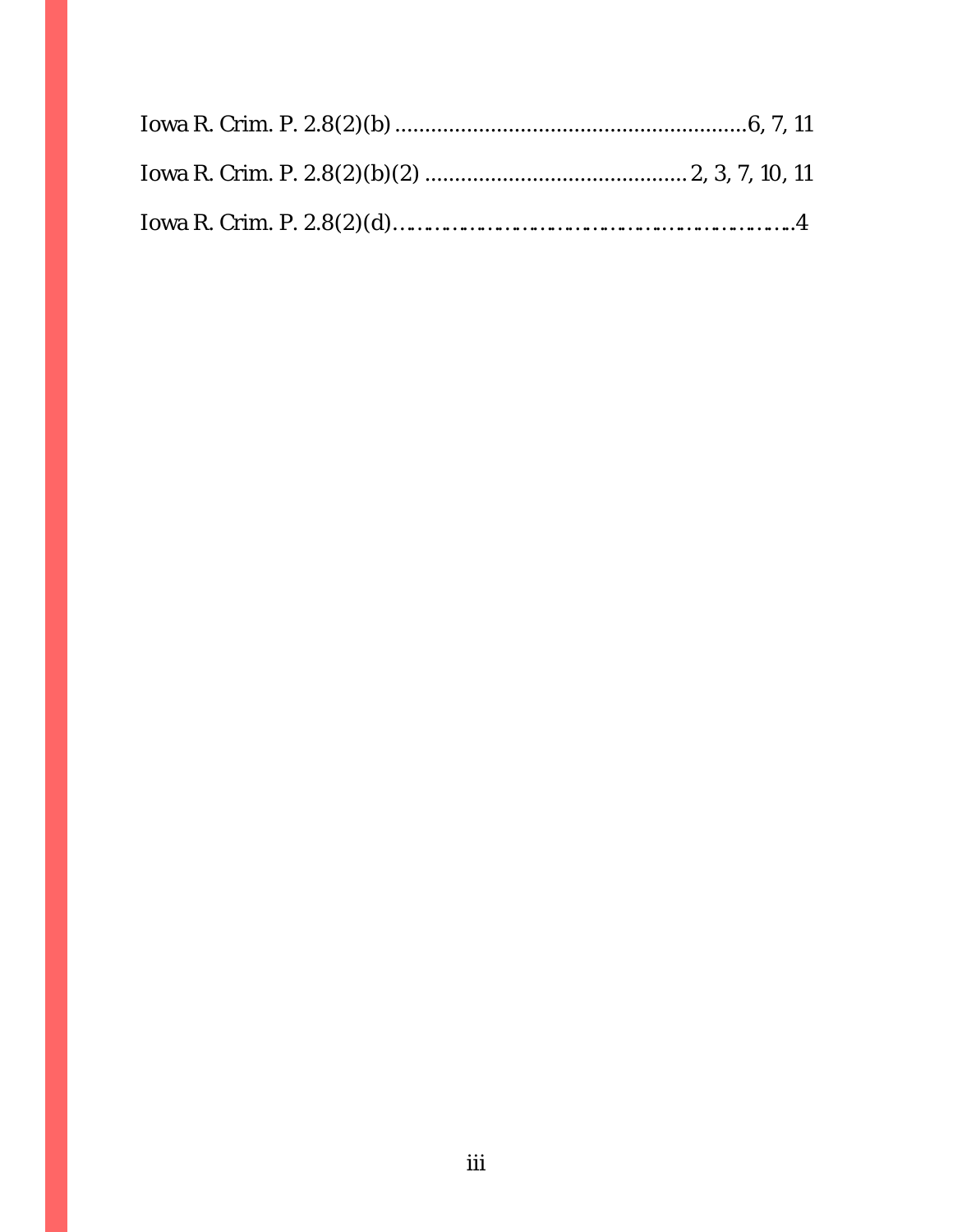### <span id="page-4-0"></span>**STATEMENT OF THE ISSUES PRESENTED FOR REVIEW**

# **I. The Written Plea Substantially Complied with Rule 2.8(2)(b)(2).**

#### Authorities

*State v. Brady*, 442 N.W.2d 57 (Iowa 1989) *State v. Fisher*, 877 N.W.2d 676 (Iowa 2016) *State v. Fluhr*, 287 N.W.2d 857 (Iowa 1980) *State v. Kirchoff*, 452 N.W.2d 801 (Iowa 1990) *State v. Loye*, 670 N.W.2d 141 (Iowa 2003) *State v. Meron*, 675 N.W.2d 537 (Iowa 2004) *State v. Straw*, 709 N.W.2d 128 (Iowa 2006) *State v. Yarborough*, 536 N.W.2d 493 (Iowa Ct. App. 1995) Iowa R. Crim. P. 2.24(3)(a) Iowa R. Crim. P. 2.8(2)(b) Iowa R. Crim. P. 2.8(2)(b)(2) Iowa R. Crim. P. 2.8(2)(d)

# **II. The Record Does Not Support Diallo's Ineffective Assistance of Counsel Claim.**

#### Authorities

*Strickland v. Washington*, 466 U.S. 668 (1984) *Anfinson v. State,* 758 N.W.2d 496 (Iowa 2008) *State v. Artzer*, 609 N.W.2d 526 (Iowa 2000) *State v. Liddell*, 672 N.W.2d 805 (Iowa 2003) *State v. Lucas*, 323 N.W.2d 228 (Iowa 1982) *State v. Stallings*, 658 N.W.2d 106 (Iowa 2003) *State v. Straw*, 709 N.W.2d 128 (Iowa 2006) *State v. Wills*, 696 N.W.2d 20 (Iowa 2005) *Whitsel v. State*, 439 N.W.2d 871 (Iowa Ct. App. 1989) Iowa Code § 814.7(2)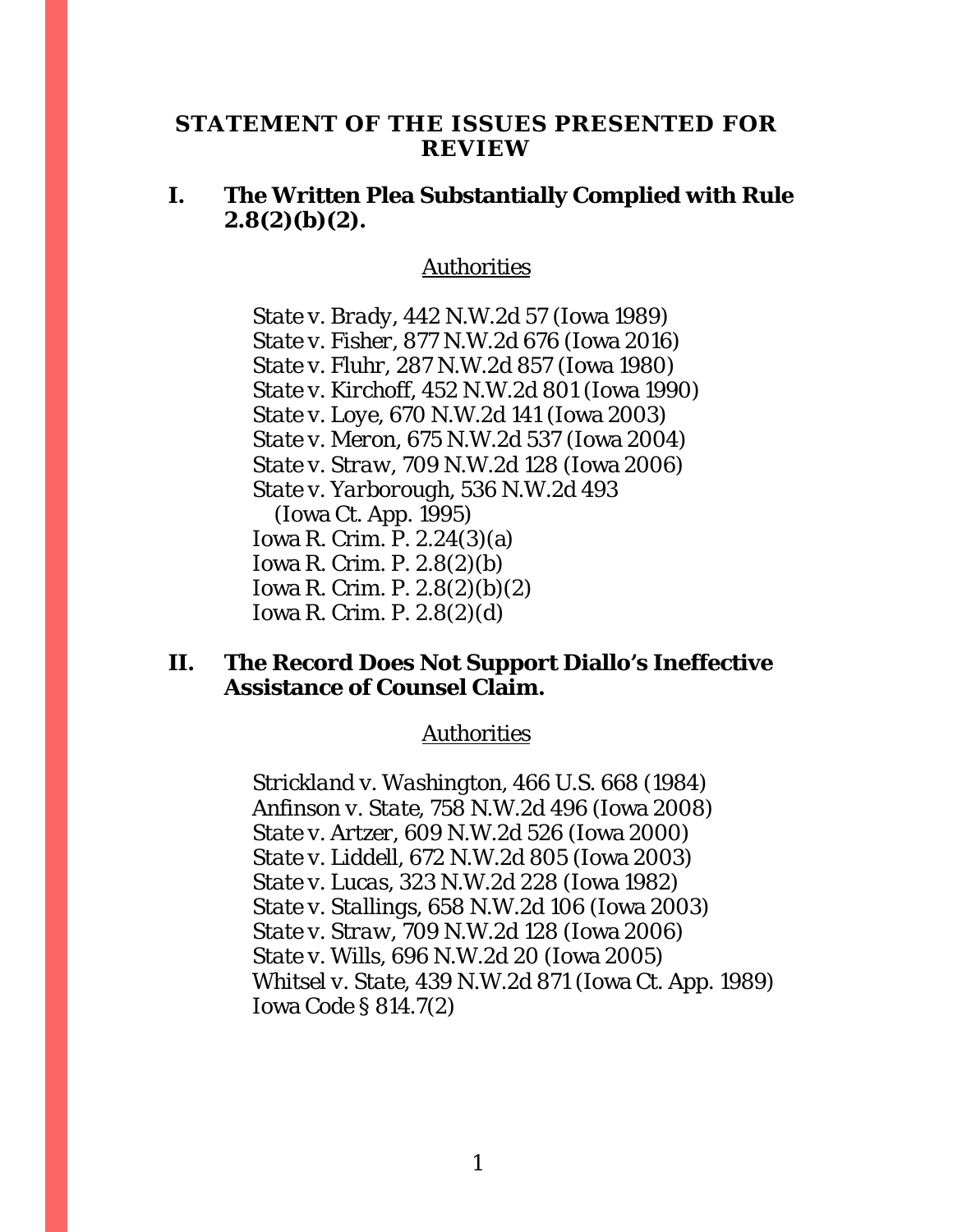#### **ROUTING STATEMENT**

<span id="page-5-0"></span>In *State v. Fisher*, the Supreme Court left open the question if failure to inform a defendant about surcharges is alone a failure to substantially comply with Iowa Rule of Criminal Procedure 2.8(2)(b)(2). 877 N.W.2d 676, 686 n.6 (Iowa 2016) ("[W]e need not decide today whether failure to disclose the surcharges *alone* would have meant the plea did not *substantially comply* with rule 2.8(2)(b )(2)."). This may be such a case where that question needs to be addressed. Retention by the Supreme Court would therefore be appropriate to resolve this open question. Iowa Rs. App. P.  $6.1101(2)(c)$ ,  $(2)(f)$ .

### **STATEMENT OF THE CASE**

### <span id="page-5-1"></span>**Nature of the Case**

Thierno Yaya Diallo was charged by trial information with assault causing bodily injury or mental illness, in violation of Iowa Code sections 708.1(2) and 708.2(2). *See* Trial Information; App. 6- 7. Diallo filed a written plea of guilty and was sentenced to 90 days jail with 80 of those days suspended. *See* Disposition Order; App. 17- 20.

On appeal, Diallo asserts that the court failed to substantially comply with Iowa Rule of Criminal Procedure 2.8(2)(b)(2) by failing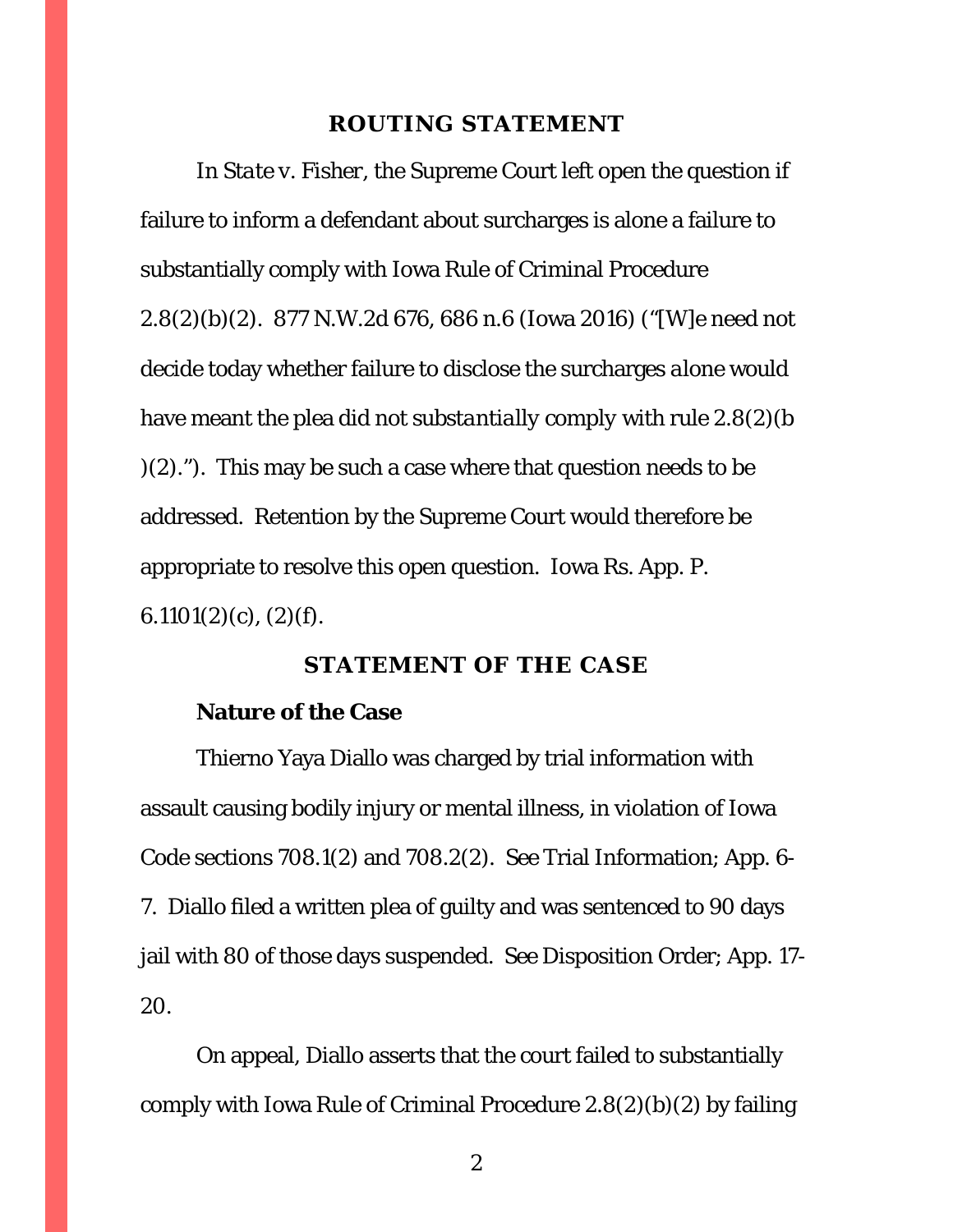to advise him of the maximum and minimum punishment in three respects: (1) immigration consequences; (2) surcharges; and (3) restitution. Diallo also argues ineffective assistance of counsel for counsel's failure to advise Diallo of the immigration consequences.

### **Course of Proceedings**

The State accepts the defendant's course of proceedings as adequate and essentially correct. Iowa R. App. P. 6.903(3).

#### **Facts**

The facts are not particularly relevant to this appeal which is primarily procedural in nature. On September 26, 2015, Diallo was involved in an argument with another male. *See* Minutes; App. \_\_\_. During the argument, Diallo punched the other male's friend, Victoria Felt, in the face with such force that she fell to the ground. *See*  Minutes; App. 3. The force of the strike caused swelling and pain around Felt's eye. *See* Minutes; App. 3.

#### **ARGUMENT**

# <span id="page-6-1"></span><span id="page-6-0"></span>**I. The Written Plea Substantially Complied with Rule 2.8(2)(b)(2).**

### **Preservation of Error**

The State concedes that error is preserved.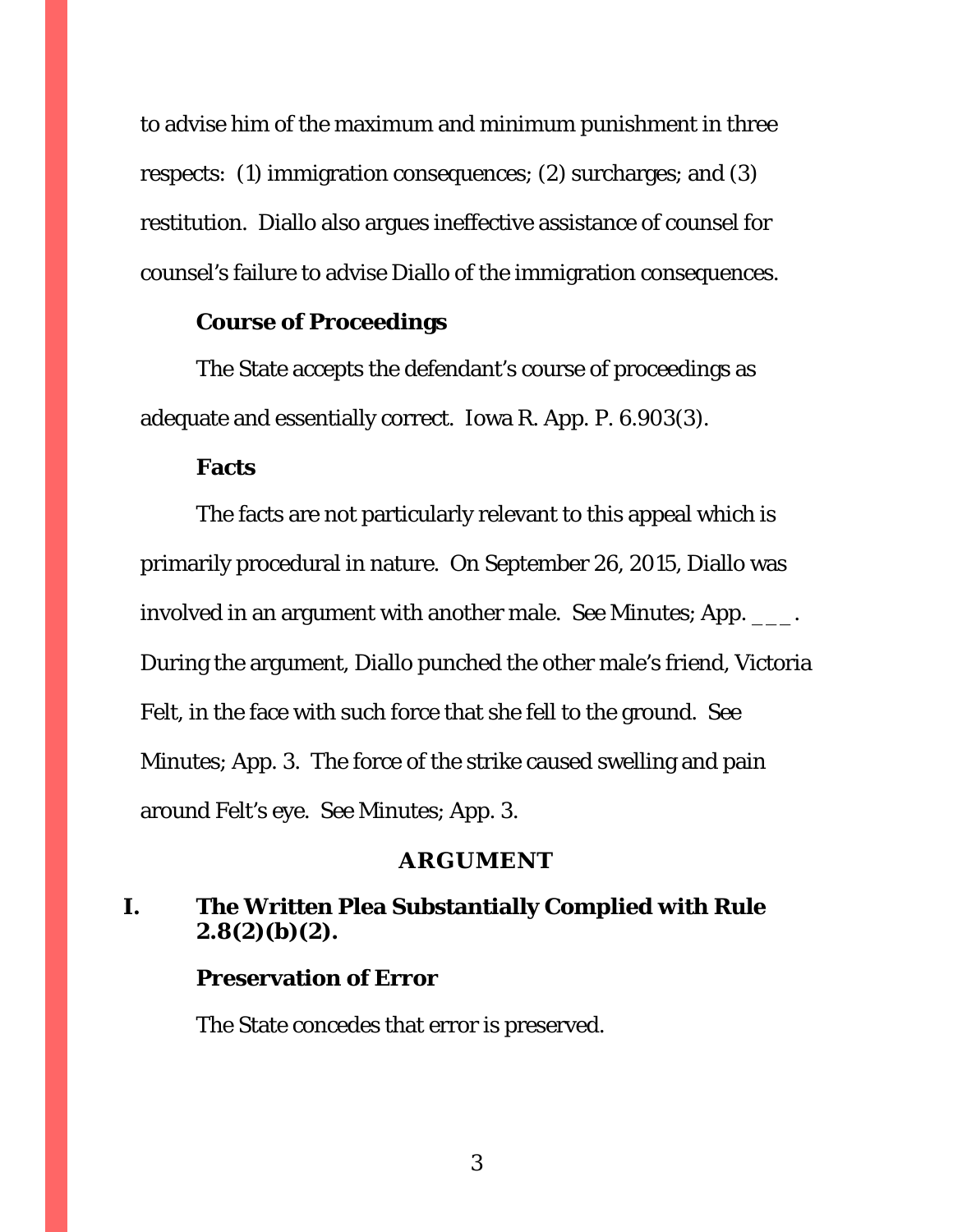Thierno Yaya Diallo's challenges to his guilty plea were not presented to the district court, nor did he file a motion in arrest of judgment. Iowa Rule of Criminal Procedure 2.24(3)(a) clearly precludes a challenge of a guilty plea from being addressed on appeal when no motion in arrest of judgment is made: "A defendant's failure to challenge the adequacy of a guilty plea proceeding by motion in arrest of judgment shall preclude the defendant's right to assert such challenge on appeal." However, Diallo asserts that his case is exempt from the preclusive effects of this rule. The State agrees.

The court failed to satisfy its obligation under Iowa Rule of Criminal Procedure 2.8(2)(d), "The court shall inform the defendant . . . that failure to so raise such challenges shall preclude the right to assert them on appeal." The failure by the court to do so results in an appellate challenge to a guilty plea being permitted even when the defendant failed to challenge the plea below. *See State v. Loye*, 670 N.W.2d 141, 149-50 (Iowa 2003) (holding that failure to adequately advise a defendant of their right to file a motion in arrest of judgment will cause the challenge to not be precluded in future proceedings). The district court merely needs to substantially comply with its obligation under rule 2.8(2)(d) to inform him about the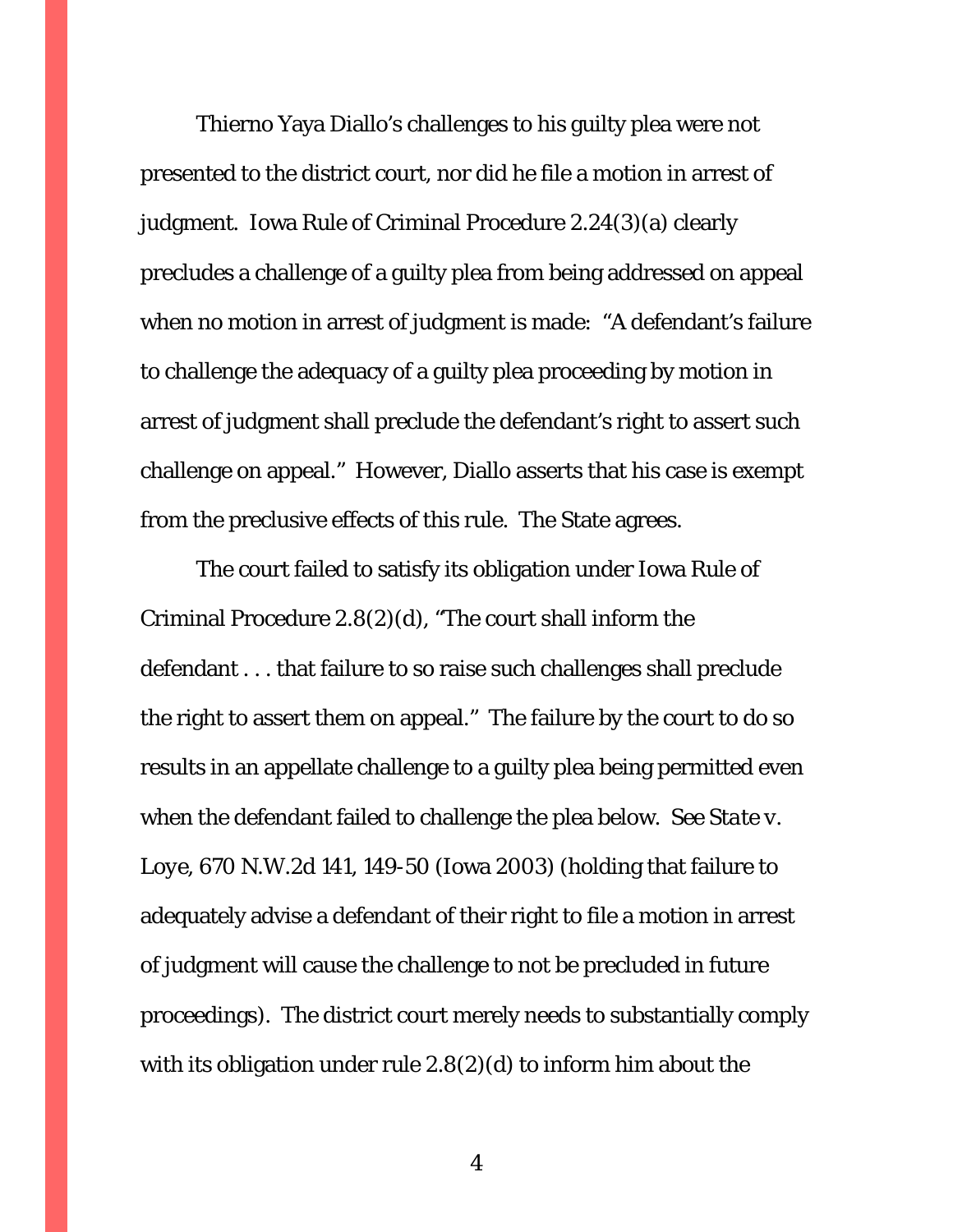preclusive effect of failing to file a motion in arrest of judgment. *See State v. Straw*, 709 N.W.2d 128, 132 (Iowa 2006).

Diallo pled guilty through a written plea, without a hearing, which contained the following language regarding the need to file a motion in arrest of judgment:

> I have been advised of my right to challenge this plea of guilty by filing a Motion in Arrest of Judgment at least five (5) days prior to the date that the Court sets for sentencing and within forty-five (45) days after the Court accepts my plea.

Written Plea of Guilty at p.4; App. 15. The written plea further certified that counsel "carefully explained to the defendant the procedural steps of filing a Motion in Arrest of Judgment, the definition and grounds thereof and the time within which such Motion should be filed." Written Plea of Guilty at p.5; App. 16. These statements are inadequate.

The written plea form used in this case was identical to the form in *State v. Fisher*, which was found to contain an inadequate warning regarding the preclusive effect of failing to file a motion in arrest of judgment. 877 N.W.2d 676 (Iowa 2016). The plea form in *Fisher* was identical to the form in this matter: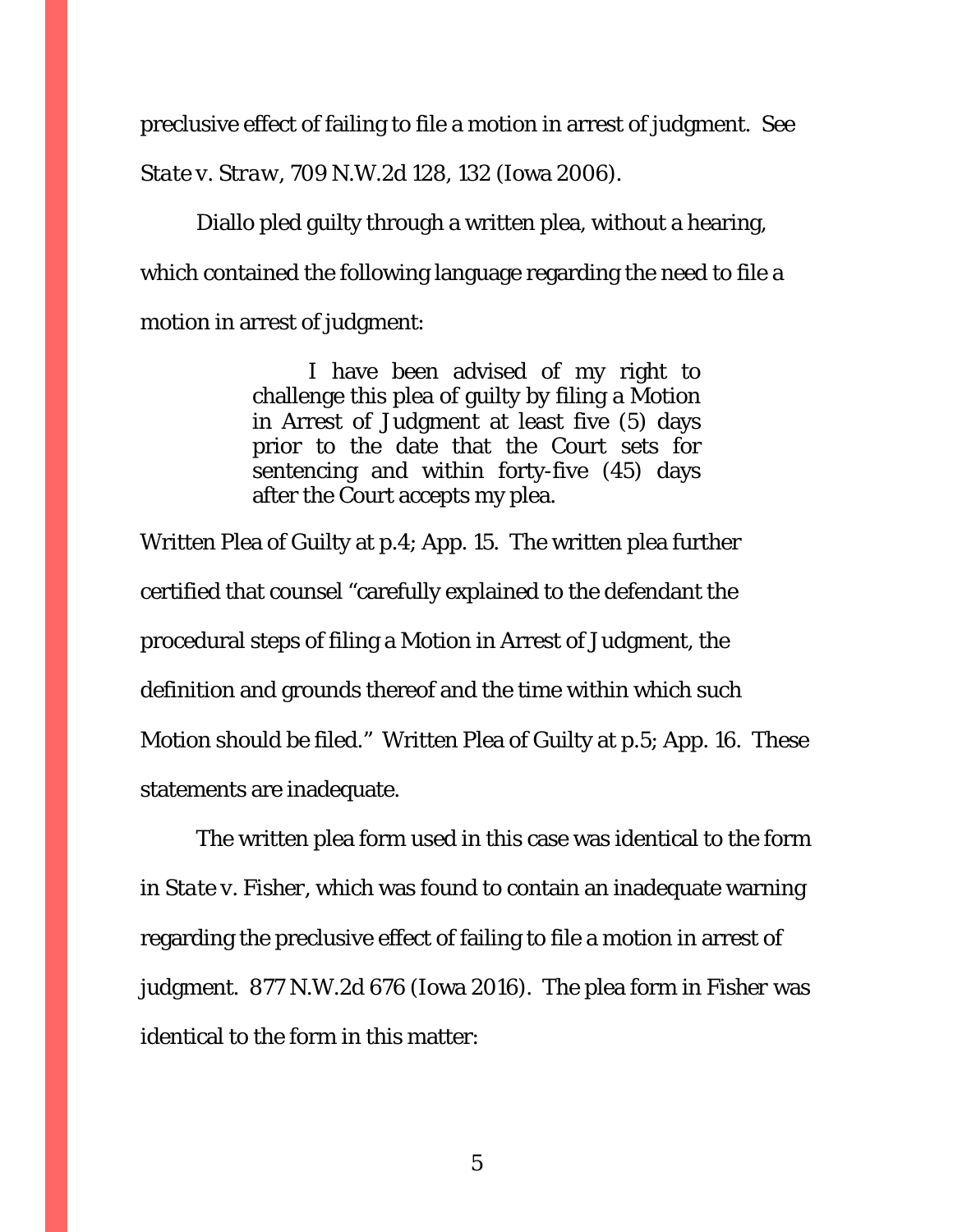In the plea form Fisher also acknowledged, in writing, as follows:

> I have been advised of my right to challenge this plea of guilty by filing a Motion in Arrest of Judgment at least five (5) days prior to the date that the Court sets for sentencing and within forty-five (45) days after the Court accepts my plea.

Fisher's counsel certified in the plea form that he had "carefully explained to the defendant the procedural steps of filing a Motion in Arrest of Judgment, the definition and grounds thereof and the time within which such Motion should be filed."

*Id.* at 679. The Supreme Court in *Fisher* concluded that the "written plea was deficient" by failing to inform Fisher about the preclusive effect of failing to file a motion in arrest of judgment, and that "he is not precluded from challenging his guilty plea on direct appeal." *Id.*  at 682. The same is necessarily true here.

### **Standard of Review**

Review of guilty plea proceedings are for correction of errors of law. *See State v. Meron*, 675 N.W.2d 537, 540 (Iowa 2004). The district court's substantial compliance with Iowa Rule of Criminal Procedure 2.8(2)(b) is required. *See State v. Kirchoff*, 452 N.W.2d 801, 804 (Iowa 1990). "Substantial compliance is met unless the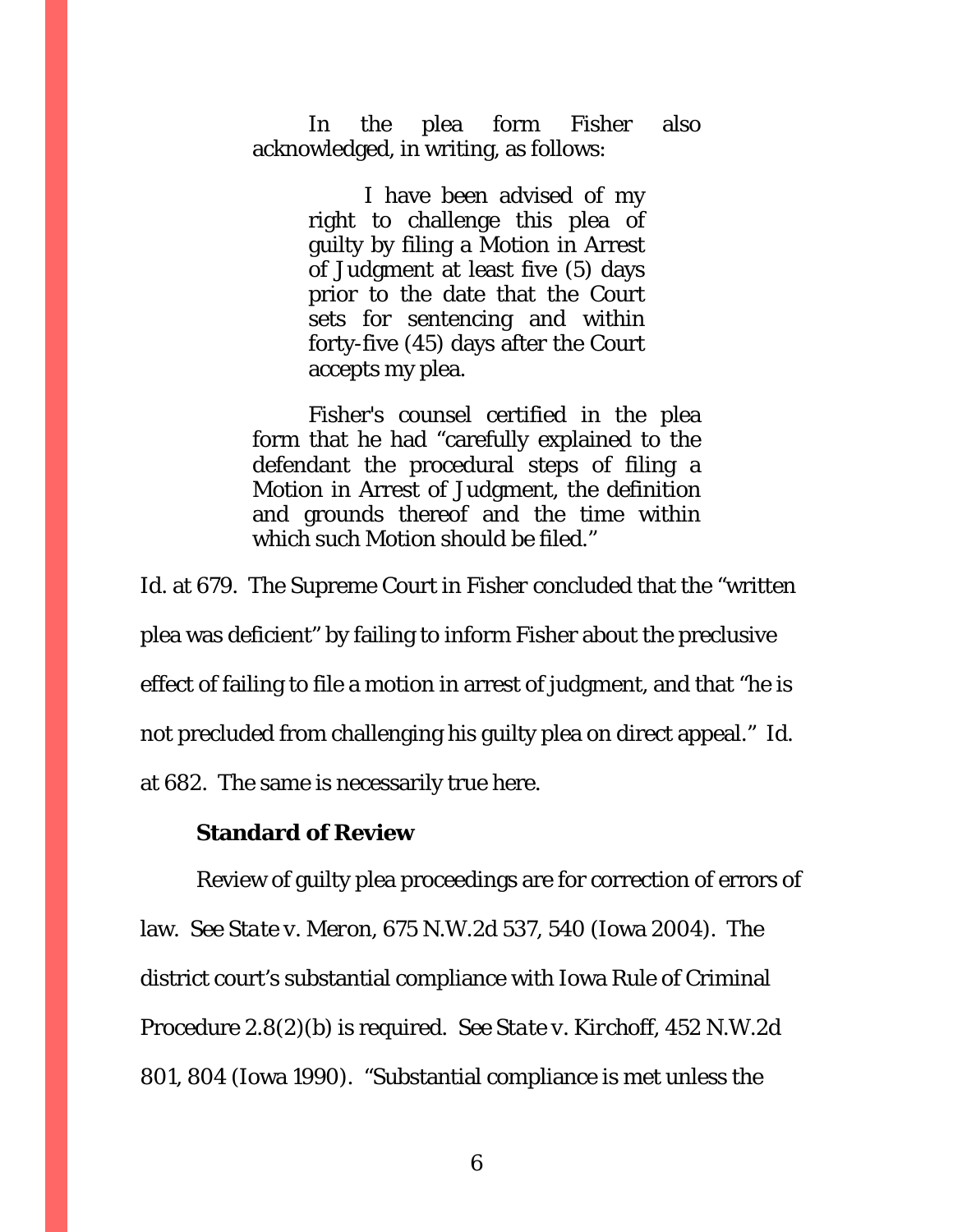court's disregard for the requirements of rule [2.]8(2)(b) raises doubt as to the voluntariness of the plea." *State v. Yarborough*, 536 N.W.2d 493, 496 (Iowa Ct. App. 1995) (citing *State v. Fluhr*, 287 N.W.2d 857, 864 (Iowa 1980), *overruled on other grounds by Kirchoff*, 452 N.W.2d at 804).

### **Merits**

Iowa Rule of Criminal Procedure 2.8(2)(b) requires that a defendant be advised of certain matters before a guilty plea can be accepted. Diallo asserts that the court failed to satisfy one of those obligations, that the court failed to advise him of the maximum possible punishment. *See* Iowa R. Crim. P. 2.8(2)(b)(2). Diallo asserts that the court failed to advise him of the immigration consequences, that there would be restitution, and that there would be surcharges. *See* Appellant's Br. at 14-18. As discussed above, the district court was required to substantially comply with its obligation to inform Diallo of the maximum possible punishment. *See Kirchoff*, 452 N.W.2d at 804.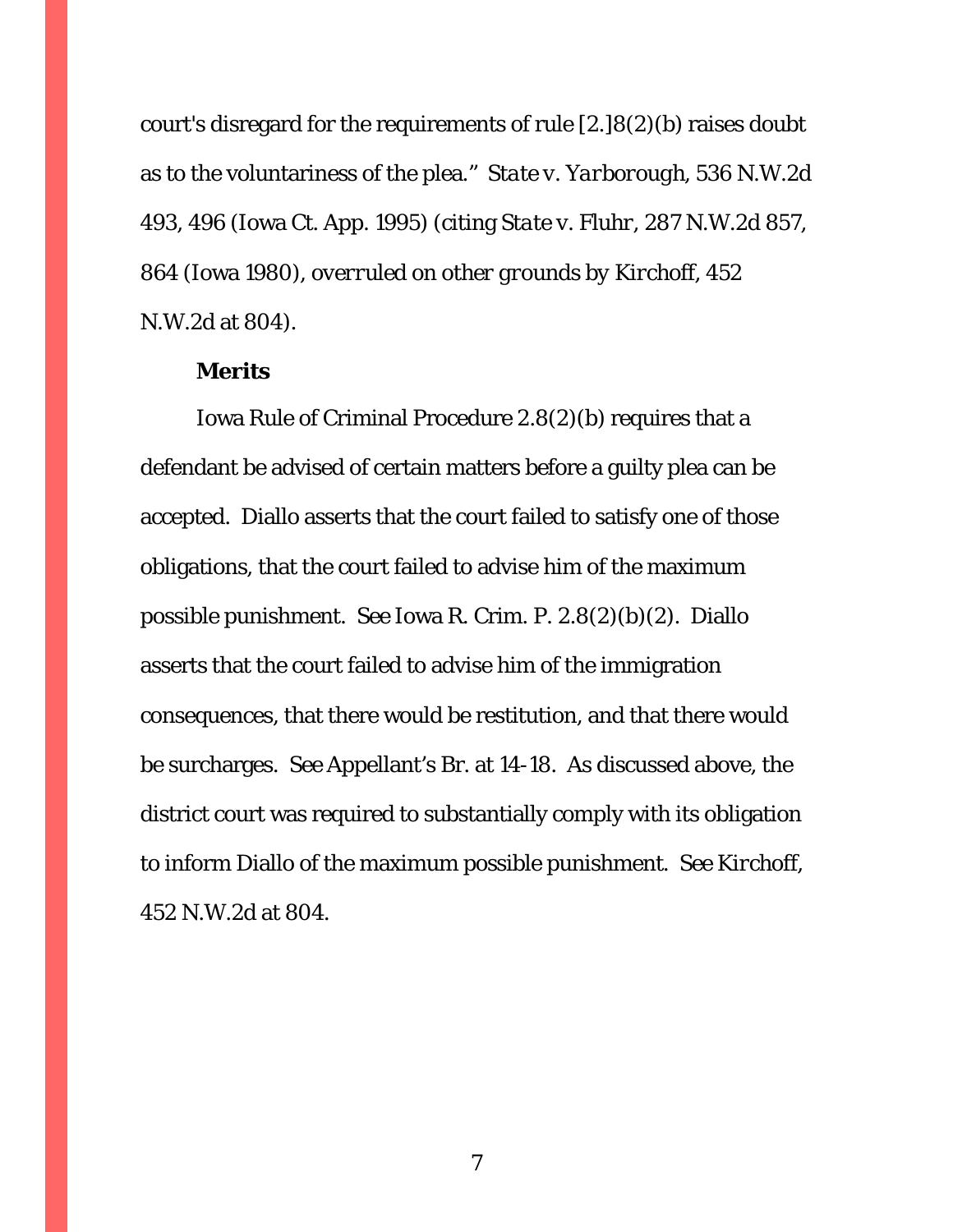# <span id="page-11-0"></span>**A. The Record Shows Sufficient Indication that Diallo was Advised of Any Possible Immigration Consequences.**

Diallo first asserts that he was not advised of the immigration consequences he may face if he pled guilty. *See* Appellant's Br. at 14- 16. Diallo asserts "there was no information that he should consult with an immigration attorney prior to agreeing to the plea, about what his immigration consequences could be, or how soon the consequences would take place." Appellant's Br. at 16. Diallo further asserts that the only mention of discussing the immigration consequences is the handwritten line on the front of the written plea of guilty which states "Defendant has been advised of any possible immigration consequences," which Diallo notes has "nothing to indicate that this was added prior to Diallo's signature on the form." Appellant's Br. at 16; *see* Written Plea of Guilty at p.1; App. 12.

On appeal, however, Diallo fails to notice that there is an entire paragraph of the written plea of guilty relating to immigration consequences. There Diallo certified that:

> I understand that, if I am not a citizen of the United States, I may suffer adverse immigration consequences as a result of this guilty plea, including deportation. understand that I have the right to contact an immigration attorney and my consulate.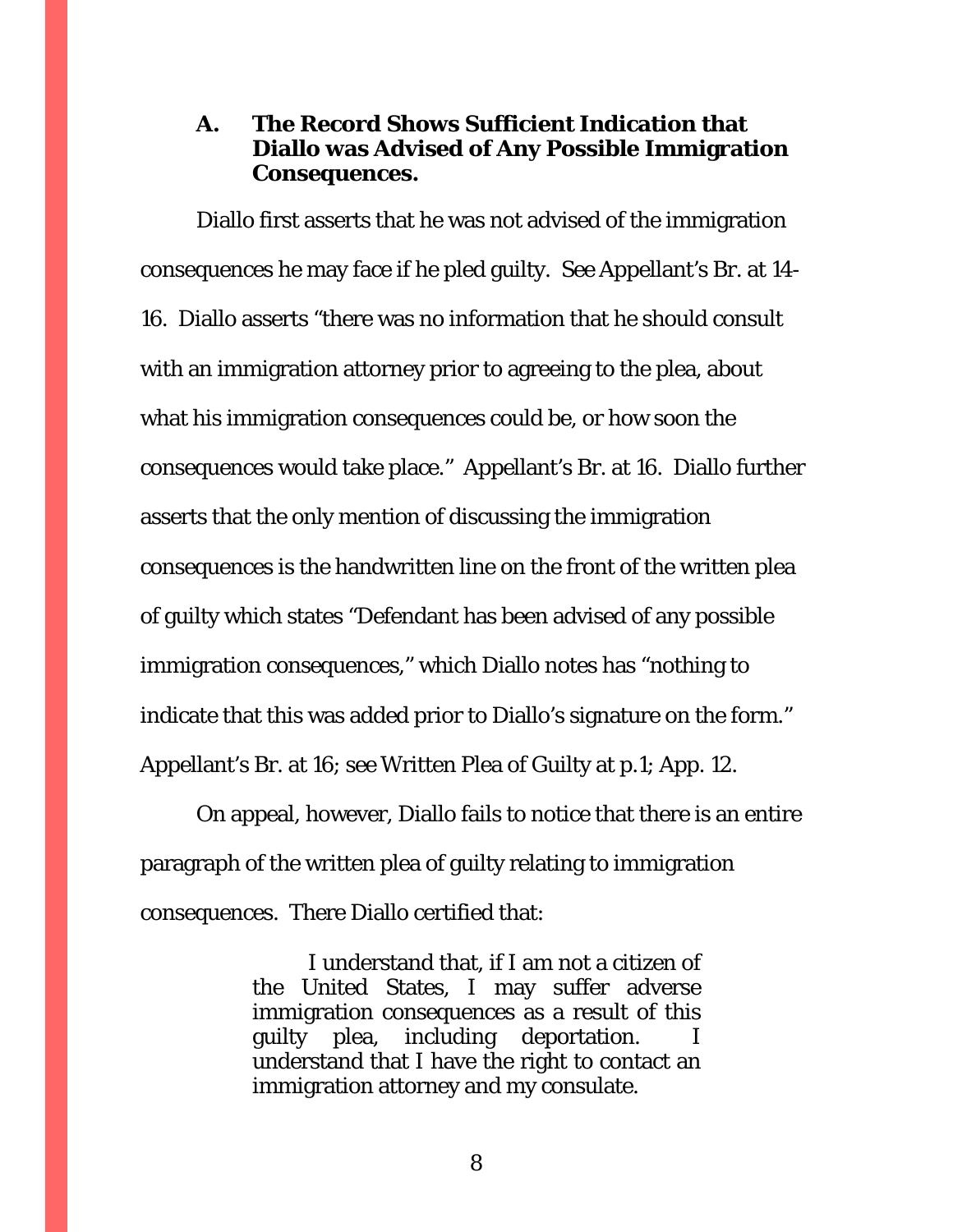Written Plea of Guilty at p.4; App. 15. Directly below this paragraph is Diallo's signature. *See* Written Plea of Guilty at p.4; App. 15.

Diallo certified that he was advised of his possible immigration consequences, and his counsel further indicated that he was so advised by making an indication on the front of the form. *See* Written Plea of Guilty; App. 12-16. The court substantially complied with ensuring that Diallo was informed that there may be immigration consequences. Diallo's claim is frivolous.

#### **B. Restitution is Not Punitive.**

<span id="page-12-0"></span>Diallo next asserts that he should have been advised of victim restitution because it is a "necessary and automatic consequence of the charge." Appellant's Br. at 18. However, Diallo simultaneously cites *Fisher* which confirmed that restitution is not punitive. Appellant's Br. at 18; 877 N.W.2d at 686. The Court in *Fisher* noted that "surcharges can be distinguished from other court-ordered payments, *such as restitution*, court costs, and reimbursement for the cost of court-appointed counsel, which we regard as nonpunitive." *Id.* (emphasis added) (citing *State v. Brady*, 442 N.W.2d 57, 59 (Iowa 1989)). Restitution is "compensatory and 'do[es] not fit the generally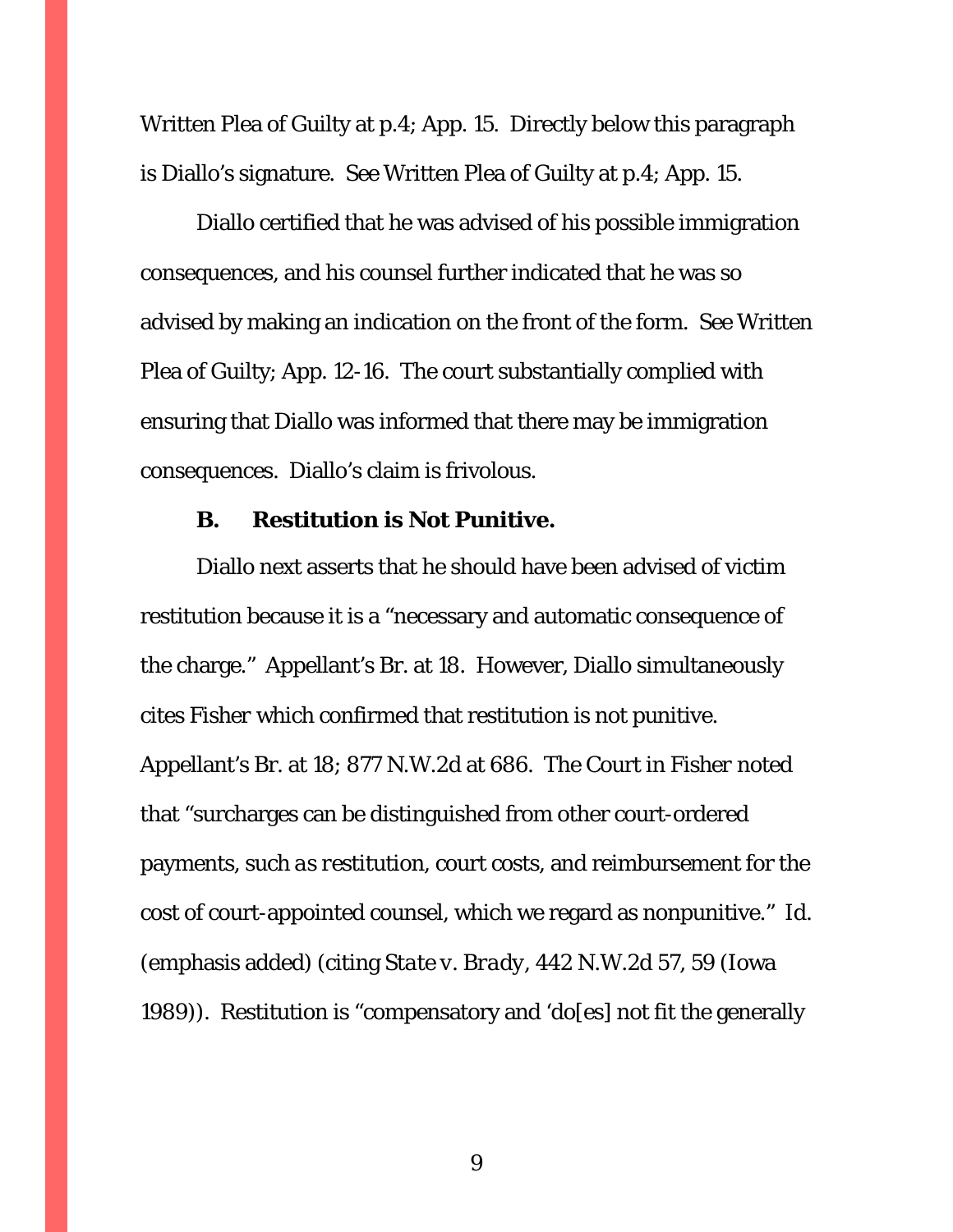understood definition of punishment.' " *Id.* (quoting *Brady*, 442 N.W.2d at 59).

Diallo asserts because restitution would likely be automatic in an assault causing injury case, it should therefore be required as part of the rule 2.8(2)(b)(2) maximum punishment disclosure. *See*  Appellant's Br. at 17-18. But the Court explicitly rejects the notion that merely because a court orders a person to pay money it constitutes punishment. *Brady*, 442 N.W.2d at 59 ("Payment of money under a court order, standing alone, does not make it punishment. If it did, a civil judgment for compensatory damages could be considered to be punishment."). Although surcharges may be considered punitive, court costs and restitution are not. Diallo's argument regarding restitution should be rejected.

# <span id="page-13-0"></span>**C. Although the Failure to Advise Diallo of Surcharges did Not Fall Within Actual Compliance of Rule 2.8(2)(b)(2), it Constituted Substantial Compliance.**

Diallo's final rule 2.8(2)(b)(2) challenge relates to surcharges. Diallo correctly notes that the written plea fails to inform Diallo of the surcharges that were ultimately assessed during sentencing. *See*  Appellant's Br. at 17. The State concedes that the Supreme Court explicitly decided the issue of whether surcharges constituted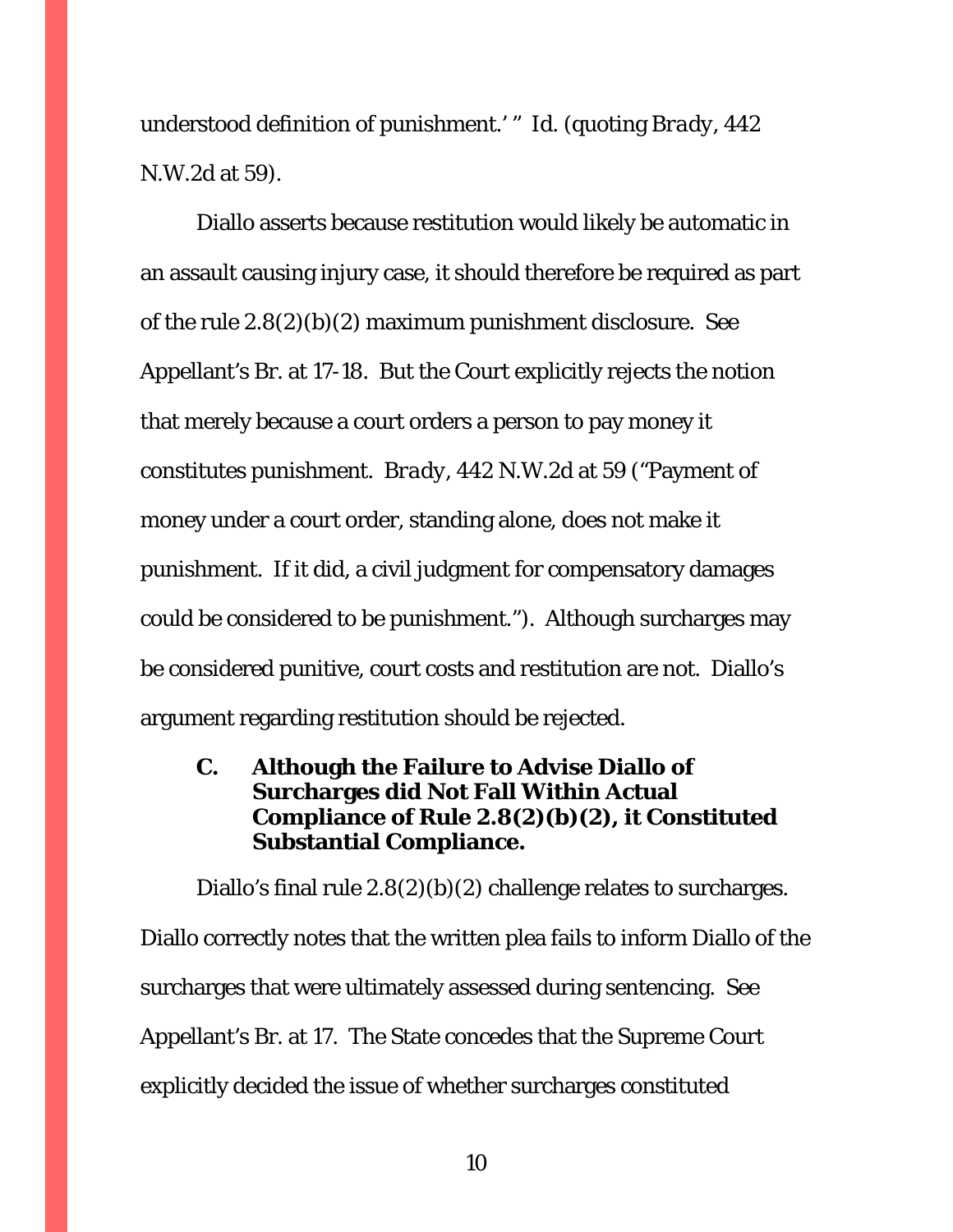punishment and therefore should be disclosed under rule 2.8(2)(b)(2) in *Fisher*. *See* 877 N.W.2d at 685-86. However, the Court left open a question which must be addressed in this case.

The State concedes that the failure to advise Diallo of the application of mandatory surcharges violated *actual* compliance with rule 2.8(2)(b)(2), but asserts that failure to advise Diallo of the surcharges alone still constituted *substantial* compliance with the rule. *See id.* at 686 n.6 ("Because we are vacating Fisher's plea and sentence and remanding for further proceedings anyway based on failure to disclose the mandatory license suspension, we need not decide today whether failure to disclose the surcharges *alone* would have meant the plea did not *substantially comply* with rule 2.8(2)(b)(2). Regardless, we hold that *actual compliance* with rule 2.8(2)(b)(2) requires disclosure of all applicable chapter 911 surcharges."). Actual compliance with rule 2.8(2)(b) is not required, but instead the court needs to substantially comply when informing the defendant of the maximum punishment possible. *See Kirchoff*, 452 N.W.2d at 804. The State asserts that the mere failure to inform Diallo of the existence of surcharges is insufficient on its own to fall below substantial compliance.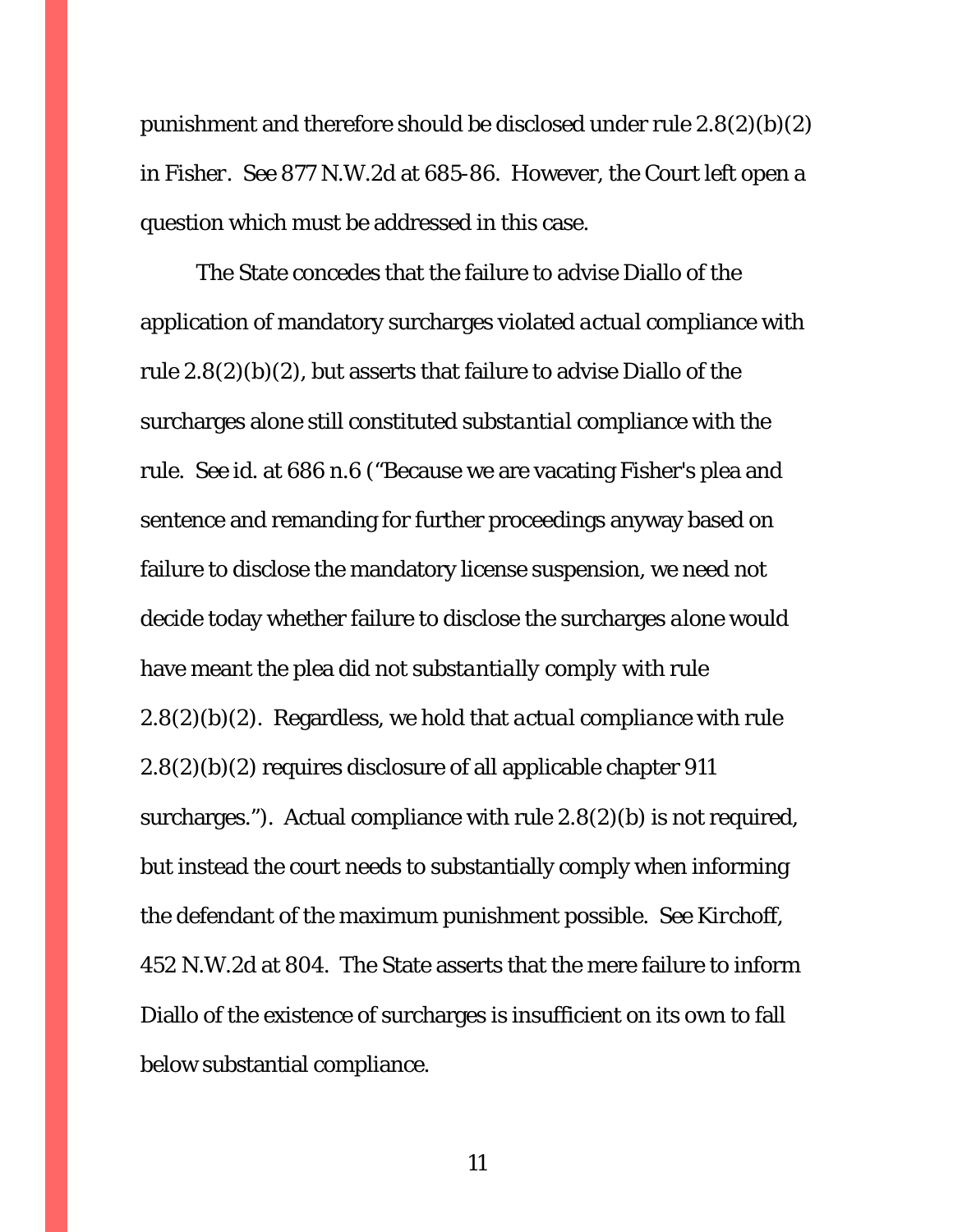Although *Fisher* made clear that surcharges constitute a direct consequence and are punitive, it does not fall within the main areas of concern with which a defendant would be focused such as a term of jail or imprisonment. Diallo was certainly advised of the term of incarceration and the fines, but the written plea simply forgot to include the matter of surcharges. *See* Written Plea of Guilty; App. 12- 16. Considering the overall punishments a defendant is facing, the mandatory surcharges are of relatively small consequence. The Court should find that the singular omission of the matter of surcharges should not permit a defendant to have their conviction and sentence overturned. It is difficult to imagine that Diallo truly would not have pled guilty had he known that there would be surcharges in addition to the fines. Conversely, if the court failed to inform a defendant of a mandatory prison term, that certainly would affect the voluntariness of the plea on its own. There is a distinct difference between failing to inform a defendant on the applicable surcharges and other matters such as maximum terms of incarceration.

The Court should find that the written plea substantially complied with informing Diallo of the maximum punishment he faced. Although it does not constitute actual compliance, the primary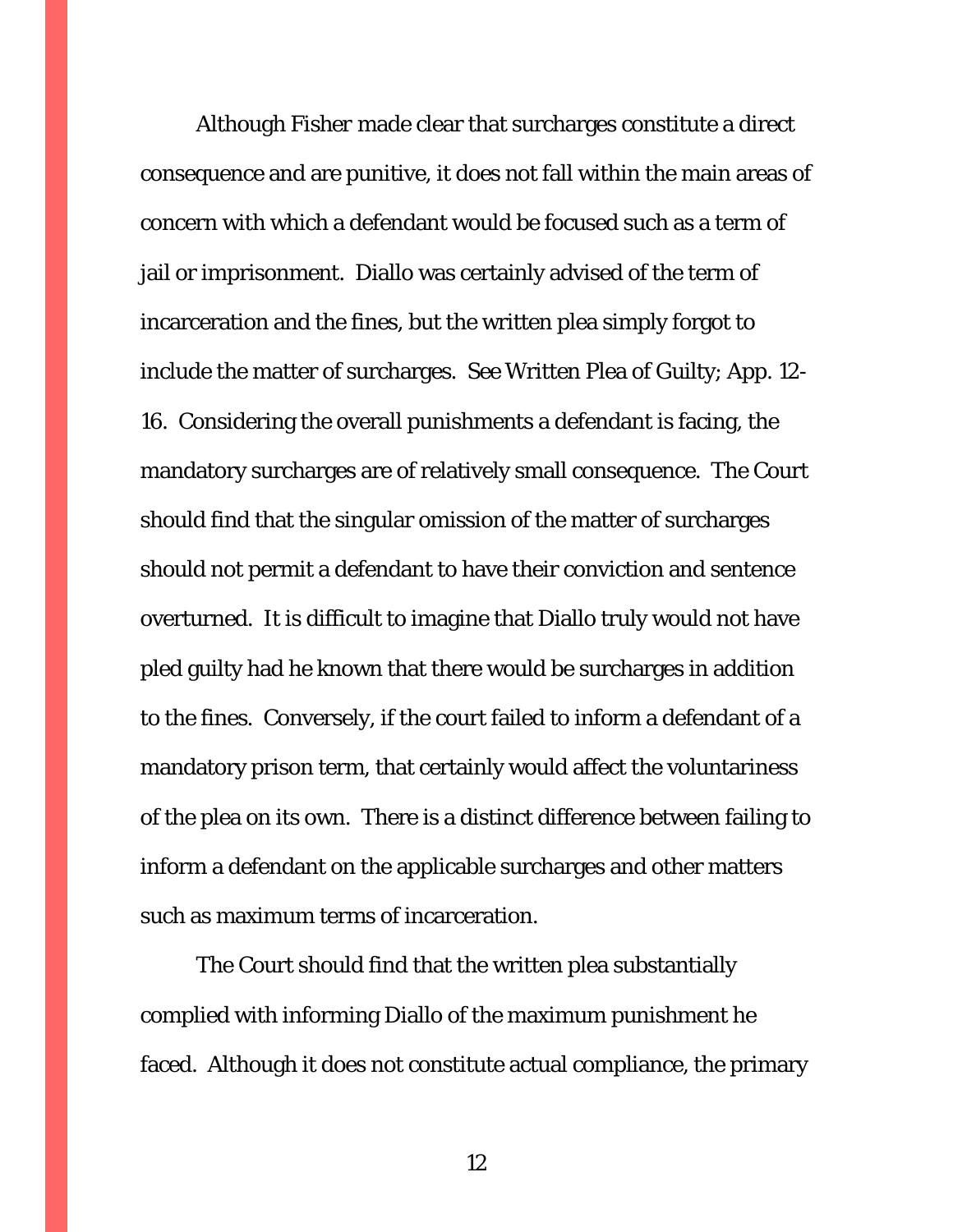consequences of pleading guilty were conveyed to Diallo. *See* Written Plea of Guilty; App. 12-16. Diallo's conviction should not be overturned on a technicality.

# <span id="page-16-0"></span>**II. The Record Does Not Support Diallo's Ineffective Assistance of Counsel Claim.**

### **Preservation of Error**

Ineffective assistance of counsel can represent "an exception to the general rules of error preservation" because failure to preserve error can form the basis for a claim. *State v. Stallings*, 658 N.W.2d 106, 108 (Iowa 2003) (citing *State v. Lucas*, 323 N.W.2d 228, 232 (Iowa 1982)), *overruled on other grounds by State v. Feregrino*, 756 N.W.2d 700 (Iowa 2008). Iowa appellate courts are permitted to address these claims on direct appeal "when the record is sufficient to permit a ruling." *State v. Wills*, 696 N.W.2d 20, 22 (Iowa 2005) (citing *State v. Artzer*, 609 N.W.2d 526, 531 (Iowa 2000)).

# **Standard of Review**

Claims of ineffective assistance of counsel are reviewed de novo. *See State v. Liddell*, 672 N.W.2d 805, 809 (Iowa 2003) (citing *Stallings*, 658 N.W.2d at 108).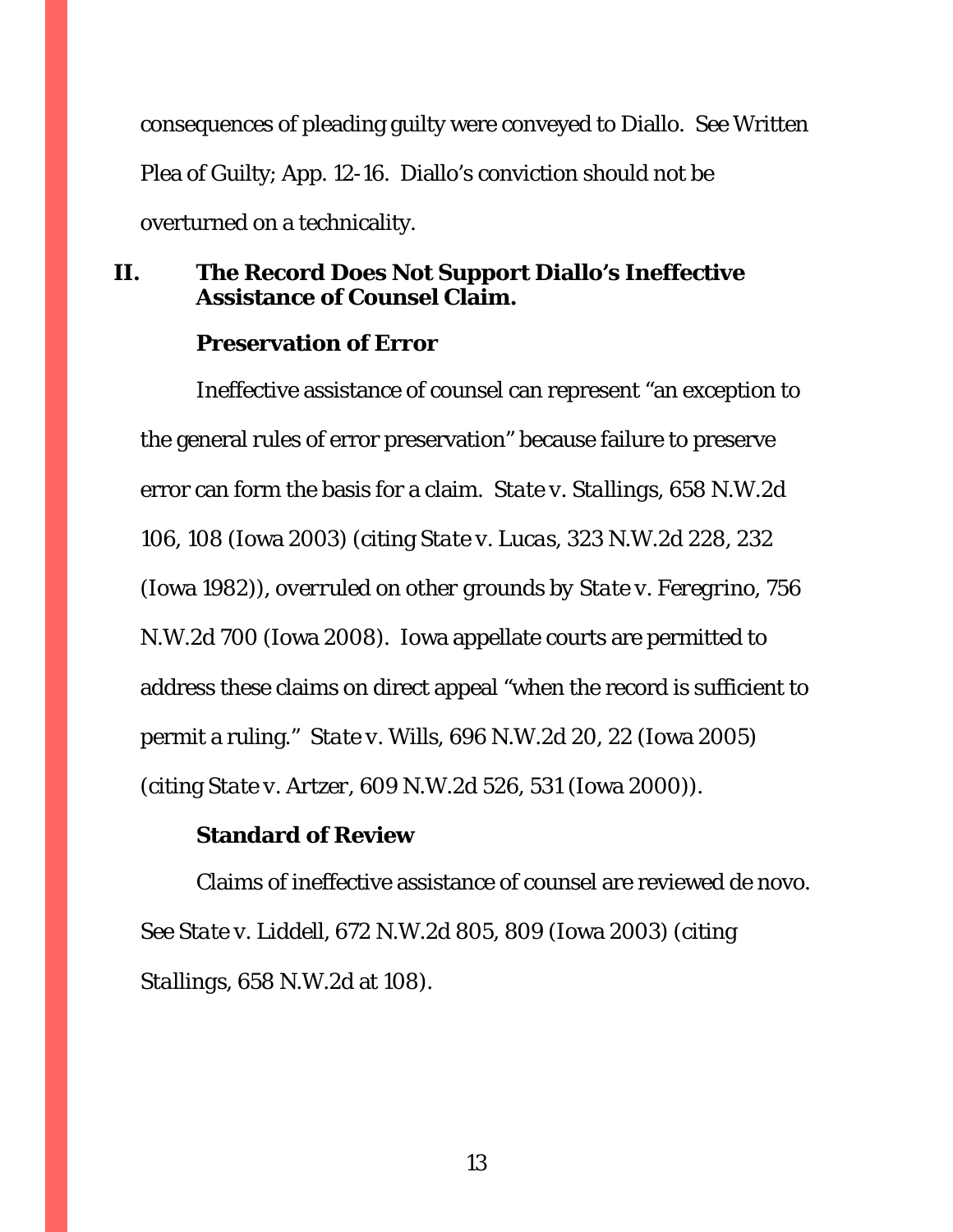#### **Merits**

To prove ineffective assistance of counsel, a defendant must show that his trial counsel breached an essential duty and that prejudice resulted. *Strickland v. Washington*, 466 U.S. 668, 687-88 (1984). Judicial scrutiny of counsel's performance is highly deferential with a strong presumption that counsel's conduct fell within the range of reasonable professional assistance. *Anfinson v. State,* 758 N.W.2d 496, 499 (Iowa 2008) (quoting *Strickland*, 466 U.S. at 689). In addition, a showing of prejudice requires a "reasonable probability that, but for counsel's unprofessional errors, the result of the proceeding would have been different." *Ledezma*, 626 N.W.2d at 134 (citing *Strickland,* 466 U.S. at 694).

"The crux of the prejudice component rests on whether the defendant has shown 'that there is a reasonable probability that, but for counsel's unprofessional errors, the result of the proceeding would have been different.' " *Whitsel v. State*, 439 N.W.2d 871, 873 (Iowa Ct. App. 1989) (*quoting Strickland*, 466 U.S. at 694). Specifically, when a defendant challenges their plea proceedings through an ineffective assistance of counsel framework, "the defendant must show that there is a reasonable probability that, but for counsel's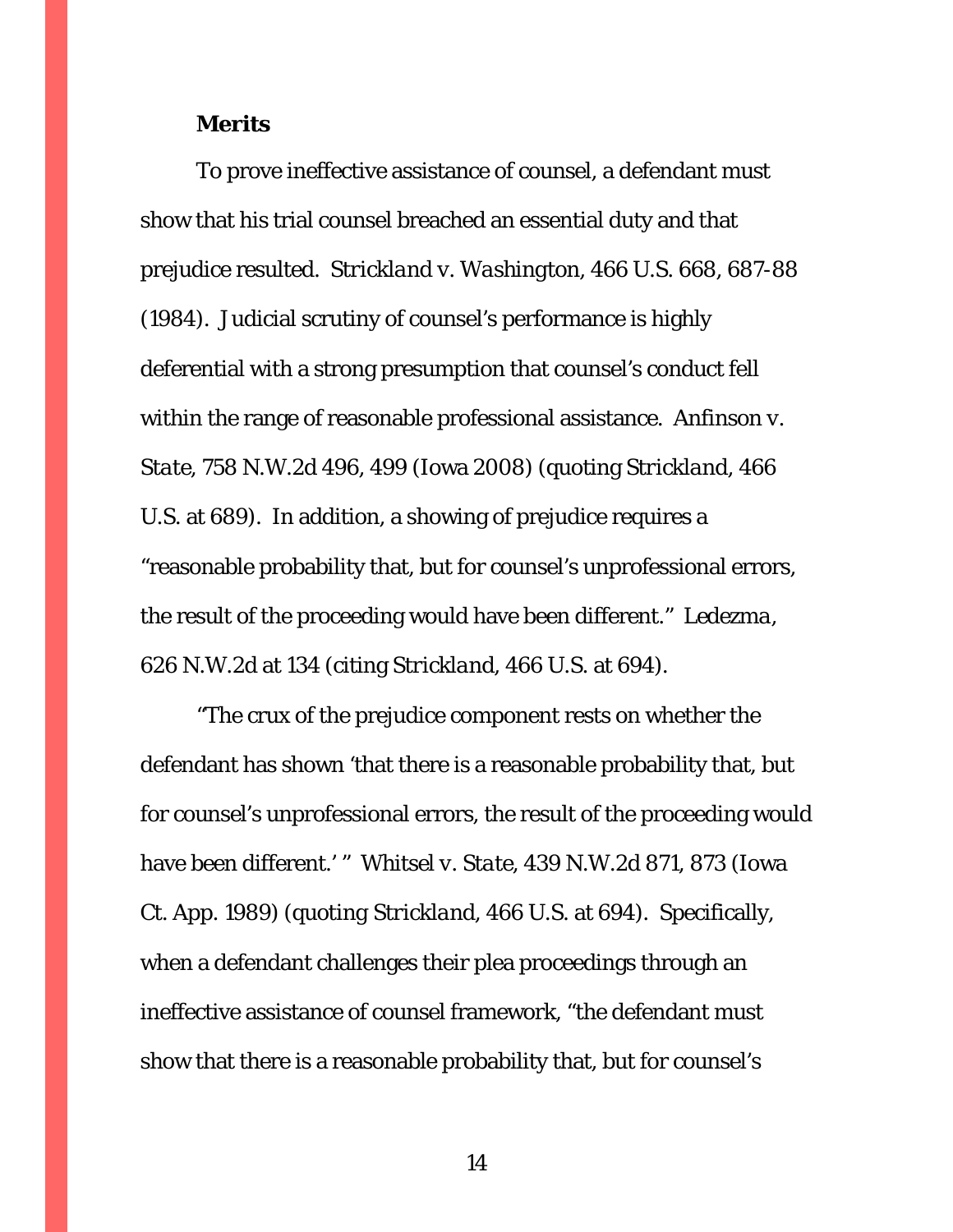errors, he or she would not have pleaded guilty and would have insisted on going to trial." *Straw*, 709 N.W.2d at 138 (citing *Myers*, 653 N.W.2d at 578). If the Court determines defendant has failed to prove prejudice, it need not consider whether a breach of duty occurred. *Ledezma*, 626 N.W.2d at 142.

A defendant may raise such a claim on direct appeal if they have "reasonable grounds to believe that the record is adequate to address the claim on direct appeal." Iowa Code § 814.7(2).

Here, the record does not support Diallo's claims. Diallo asserts that his counsel failed to advise him of the possible immigration consequences associated with pleading guilty. *See* Appellant's Br. at 19. However, this is in direct conflict with the written plea of guilty. As stated above, Diallo expressly certified that:

> I understand that, if I am not a citizen of the United States, I may suffer adverse immigration consequences as a result of this guilty plea, including deportation. understand that I have the right to contact an immigration attorney and my consulate.

Written Plea of Guilty at p.4; App. 15. Directly below this paragraph is Diallo's signature. *See* Written Plea of Guilty at p.4; App. 15. Further, there is a handwritten statement on the written guilty plea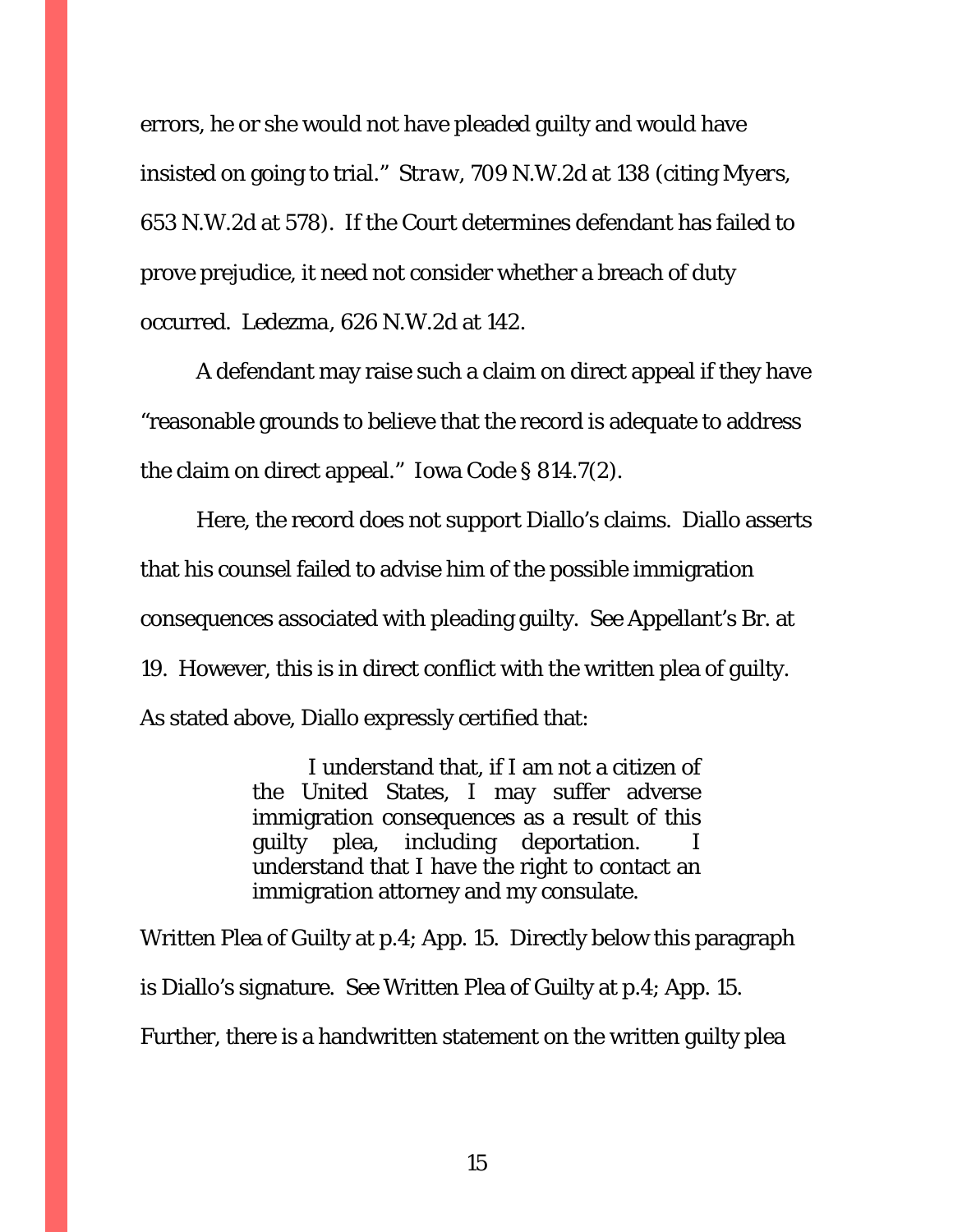which states, "Defendant has been advised of any possible immigration consequences." Written Plea of Guilty at p.1; App. 12.

The record simply does not support Diallo's claim that he was not advised of the immigration consequences he may face and thus Diallo fails to establish the breach of any duty. Diallo's claim should be rejected, and at the most, should be preserved for postconviction relief.

#### **CONCLUSION**

<span id="page-19-0"></span>For the reasons stated above, the State respectfully requests that this Court affirm the judgment and sentence of Thierno Yaya Diallo.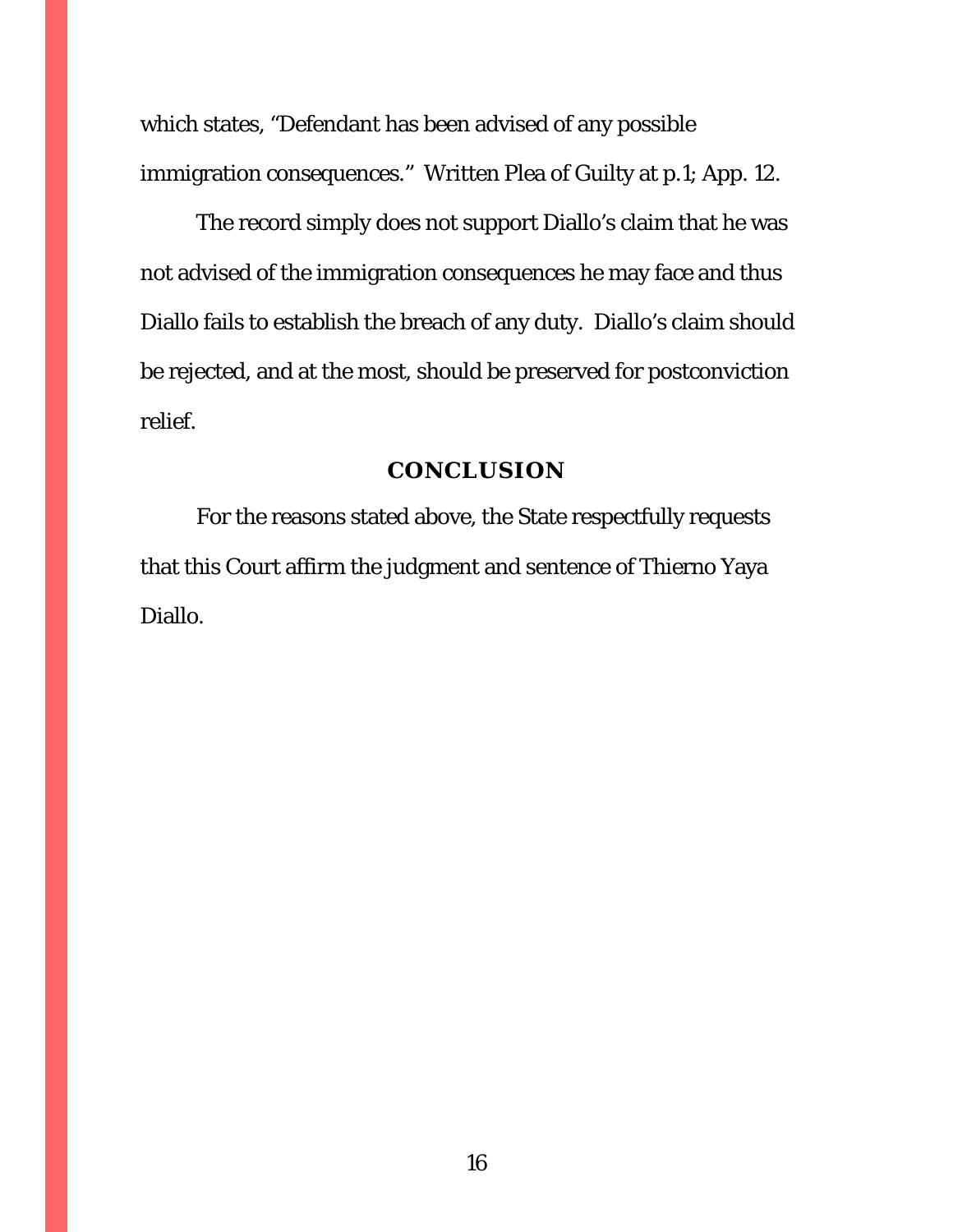# **REQUEST FOR NONORAL SUBMISSION**

<span id="page-20-0"></span>The issues raised in this appeal are not complex and therefore oral argument is not necessary to dispose of these claims. In the event argument is scheduled, the State respectfully requests to be heard.

Respectfully submitted,

THOMAS J. MILLER Attorney General of Iowa

 $m_{\uparrow}$ 

**THOMAS E. BAKKE** Assistant Attorney General Hoover State Office Bldg., 2nd Fl. Des Moines, Iowa 50319 (515) 281-5976 [Thomas.Bakke@iowa.gov](mailto:Thomas.Bakke@iowa.gov)